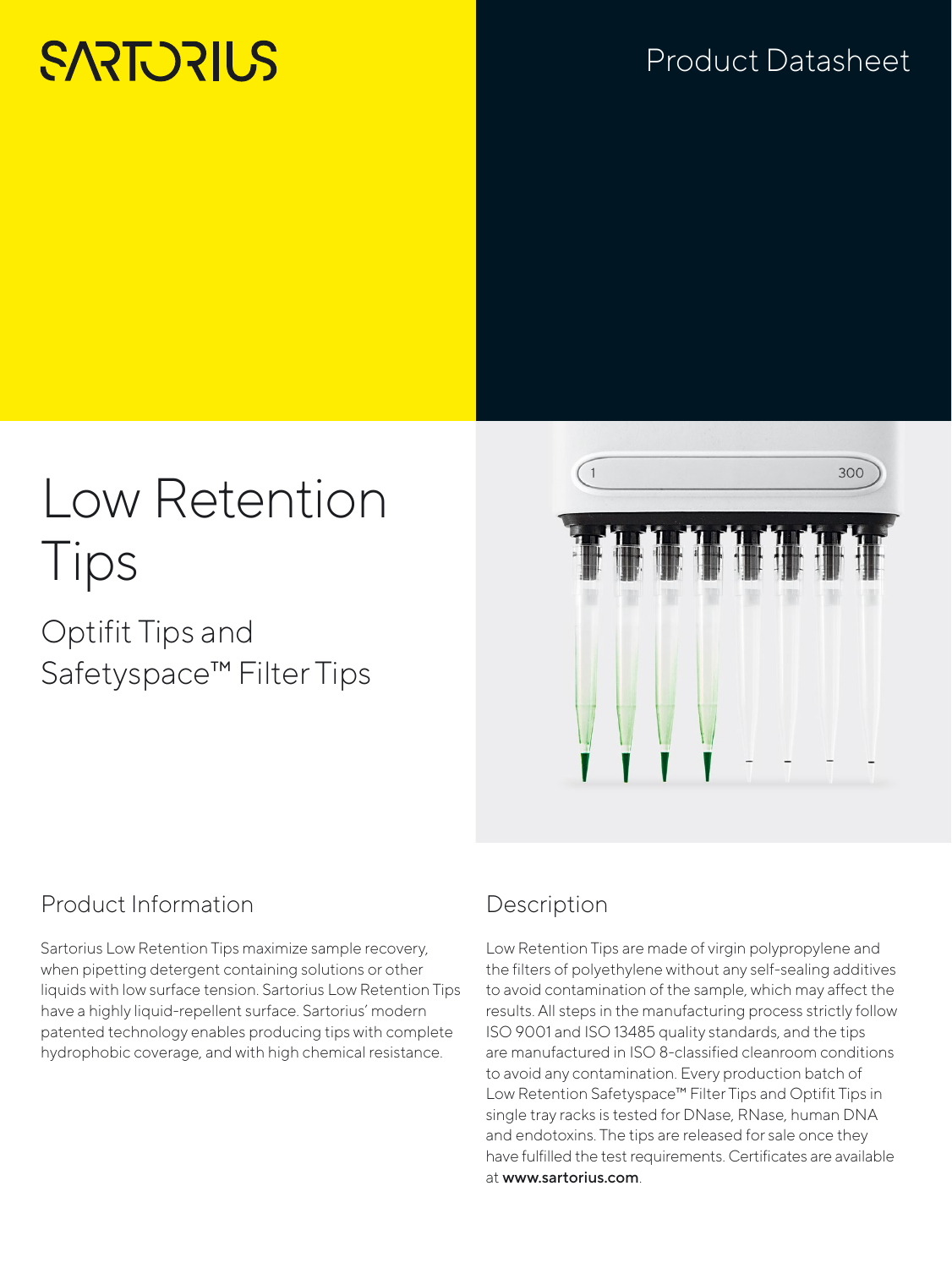The additional space between the sample and the filter differentiates Safetyspace™ Filter Tips from other filter tips. This feature is particularly useful in reverse pipetting, pipetting foaming liquids (such as buffers and proteins), or when using Multi-Dispensing mode in electronic pipette.

### Features

- Available in volumes from 10 to 1,200 μL as standard non-sterile Optifit Tips in Single Tray racks and Refill Towers and pre-sterilized Safetyspace™ Filter Tips in Single Tray racks
- Highly liquid-repellent tip surface<br>• High chemical resistance
- 
- No coating that would interfere with the sample
- No coating that would interfere with the sample<br>■ All production batches of racked tips are certifie - All production batches of racked tips are certified DNase, RNase, human DNA and endotoxin free
- All Safetyspace™ Filter Tips are E-beam pre-sterilized<br>■ Autoclavable (non-filtered tips)
- 
- Informative rack labels indicating tip volume, product - Informative rack labels indicating tip volume, product number, lot number, date, and purity level for improved tip identification and traceability
- 
- Perfect fitting and tip sealing with all Sartorius pipettes - Smooth and ergonomic tip attachment and ejection ensured by compatibility with the spring-loaded Optiload mechanism of Sartorius pipettes
- Color-coded tip trays make it easy to match tip with appropriate Sartorius pipette
- Flip-top racks that are easy to open and close with one hand
- Materials used in tips, trays, and racks are 100% recyclable or can be incinerated as energy waste

## Applications

In many molecular biology techniques the high sensitivity of the detection methods requires extreme reliability and reproducibility in pipetting. In DNA and protein analysis methods the reagents and samples often contain detergents.

By minimizing sample retention and improving reproducibility of pipetting, Sartorius Low Retention Tips are especially beneficial in the following applications:

- PCR, real-time PCR<br>• Cloning
- 
- Sequencing
- Other DNA and RNA techniques
- Other DNA and RNA techniques<br>■ SDS-PAGE & other protein analy - SDS-PAGE & other protein analysis methods

Note: Due to the high hydrophobicity of the Low Retention Tips, the dispensing volume with aqueous solutions may be slightly lower than the nominal volume. Low Retention Tips are not recommended for volumes <0,5 μL, when pipetting purely aqueous solutions.

## Intended use

The Sartorius Low Retention Tips are intended, designed and manufactured to be used in liquid dispensing in a variety of applications and to be used in combination with Sartorius pipettes.

It is recommended that Sartorius Low Retention Tips are used with Sartorius pipettes to ensure optimum compatibility and performance.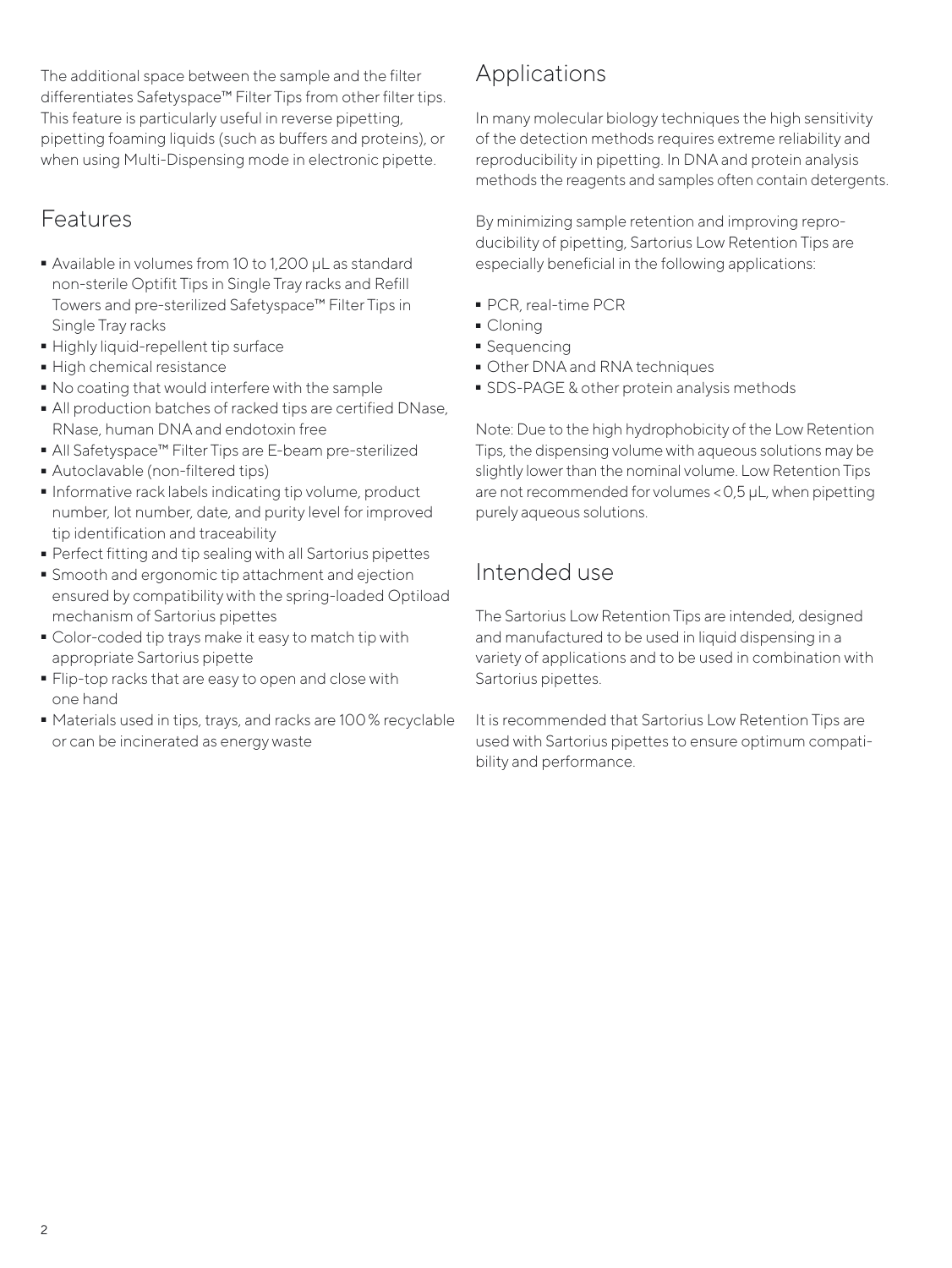## Technical Data

| <b>Technical Specifications</b> |                                                                                                                                                                                                           |
|---------------------------------|-----------------------------------------------------------------------------------------------------------------------------------------------------------------------------------------------------------|
| Sterilization                   | Electron beam (beta irradiation) in<br>accordance with EN 552 and ISO 11137<br>and validated by using 25 kGy as the<br>minimum dose with SAL (sterility assur-<br>ance level) of 10 <sup>-6</sup> .       |
| Purity certificate              | Every production batch (lot number)<br>of tips in Single Racks is certified free<br>of DNase, RNase, human DNA and<br>endotoxins.                                                                         |
| Endotoxin purity testing        | Validated test result with LAL gel clot<br>method for endotoxin free pipette tip is<br>< 0,005 IU/mL (EU/mL).                                                                                             |
| DNase purity testing            | DNase-free pipette tips show no<br>evidence of DNase activity in the fluoro-<br>metric assay with the detection level of<br>< 6,25*10 <sup>-5</sup> U/µL when DNase I is used as<br>a standard.           |
| RNase purity testing            | RNase-free pipette tips show no evidence<br>of RNase activity in the fluorometric<br>assay with the detection level of<br>< 3,125*10 <sup>-9</sup> U/µL when RNase A is used as<br>a standard             |
| Human DNA purity testing        | Human DNA free pipette tips show no<br>evidence of human DNA in quantitative<br>PCR (qPCR) using human DNA specific<br>primers and with a detection level of<br>$<$ 1 pg/µL.                              |
| Standards                       | ISO 9001 Quality management standard<br><b>ISO 14001 Environmental standard</b><br>ISO 13485 Medical device quality manage-<br>ment standard<br>ISO 14644-1 Class 8 cleanroom manufac-<br>turing standard |
| Autoclavability                 | Optifit Low Retention Tips, trays, and racks<br>are autoclavable (121°C, 20 min, 1 bar)<br>Low Retention Safetyspace™ Filter Tips are<br>not autoclavable                                                 |
| Transportation<br>conditions    | Temperature: -50 °C to +50 °C<br>Humidity: 10% - 90%<br>Shocks: <10 G                                                                                                                                     |
| Storage conditions              | Temperature: -20 °C to +40 °C<br>Humidity: 10% - 60%                                                                                                                                                      |
| Filter pore size                | 20-40 µm                                                                                                                                                                                                  |
| Expiry date                     | 5 years from manufacturing date                                                                                                                                                                           |

| <b>Materials and Recylability</b> |                                                                         |
|-----------------------------------|-------------------------------------------------------------------------|
| Tip                               | Polypropylene (PP)<br>Recyclable, can be incinerated as energy<br>waste |
| Filter                            | Polyethylene (PE)<br>Recyclable, can be incinerated as energy<br>waste  |
| Tray and Rack                     | Polypropylene (PP)<br>Recyclable, can be incinerated as energy<br>waste |
| Cardboard package                 | Cardboard<br>Recyclable, renewable waste                                |

#### Package Options





Single Tray racks purity-certified tip racks Refill Tower space-saving, ecological refill packages